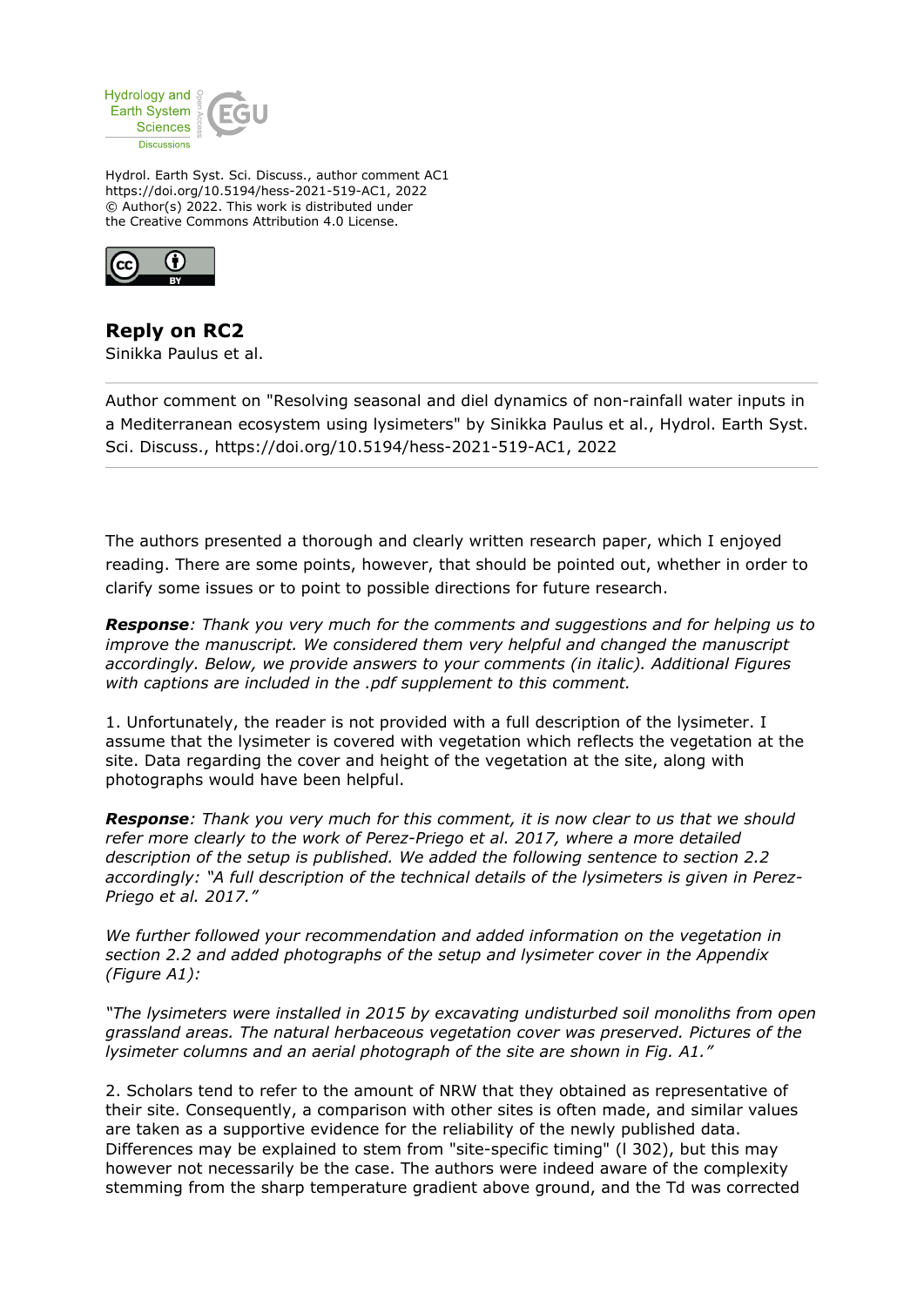to that of 10 cm above ground. One however should note that this height above ground yielded the highest NRW in the Negev (Kidron, 1998, 2010). At higher height a decrease in NRW took place due to higher wind turbulence while at lower height a decrease in NRW stemmed from the heat emitted from the soil. While the 10 cm height taken by the authors is relevant for plants (as correctly indicated by the authors, and was in line with eddy covariance measurements), it is not necessarily relevant for biocrusts.

*Response: If we understand correctly, the comment refers to the effect of the height of the vegetation on the amount of NRW (or dew in particular) and the effect of the sensor height to estimate if conditions are suitable for dew formation. Concerning the amount of NRW it should not differ since in this setup the quantification is independent of height in contrast to the cloth plate or Plexiglas methods used in Kidron et al. (1998, 2010).* 

*Concerning the reference height, we received a similar comment from referee # 3, Werner Eugster, on the approximated height. He suggested we should use an approximation for 1 cm height above the surface because this height was used in the work from Monteith 1957. As the reviewer points out here, the 10 cm height is relevant for vegetation at our site which has a mean canopy height of 0.1 m (Migliavacca et al. 2017). Biocrusts in contrast are rather rare which might be a consequence of regular grazing (Concostrina‐Zubiri et al. 2017). Since we nevertheless understood that the manuscript is lacking more explicit reasoning for the readers we added some sentences on the effect of surface height on dew amounts and the relevance to take into account measurement height and the height of the condensation surfaces (vegetation or biocrust).*

*"Since the installation height of the sensor is 1 m we needed to approximate a value that better reflects Tdew at the height of the condensation surfaces. Despite a reference height of 1 cm is generally used (Monteith, 1957), we approximated 10 cm which reflects the average canopy height of the herbaceous layer."*

3. Large lysimeters may better reflect the NRW. The extent to which heat loss through the walls of a large lysimeter will affect the NRW in comparison to the large effect recorded for microlysimeters (MLs) has yet to be evaluated.

*Response: Yes, we agree. We are also not aware of a study that analyzes this effect. We added a sentence in the discussion to point out that in face of the identified overestimation of Micro-Lysimeters a similar analysis for large weighing lysimeters would be recommended before excluding the possibility of the same underlying effect (despite the lower boundary heat exchange system).*

*"Despite the lysimeters being built in a way that heat losses are prevented, the extent to which heat loss through walls of a large lysimeter will affect NRW despite the lower boundary control has yet to be evaluated."*

4. Once MLs are used, as was the case for the Tabernas (Uclés et al., 2013, 2014, 2015, 2016), one may have assumed, based on the published NRW that the Tabernas may be considered as a 'dew desert' and that NRW has an important contribution to the biocrusts there. However, based on data from the Negev (Kidron and Kronenfeld, 2020a, 2020b; Kidron et al., 2021) and analysis of the microclimatological variables in the Tabernas (Kidron and Lázaro, 2020; Kidron and Kronenfeld, 2020c), the published data for the Tabernas should be taken with caution. It is not merely the distance from the Mediterranean (l 294), but rather the method used that may largely explain the differences in the reported NRW between the current site and the Tabernas.

*Response: Thank you for this informative assessment. We changed the sentence in the following way:*

*"In a similar semi-arid steppe ecosystem in Spain, the mean number of days per year with*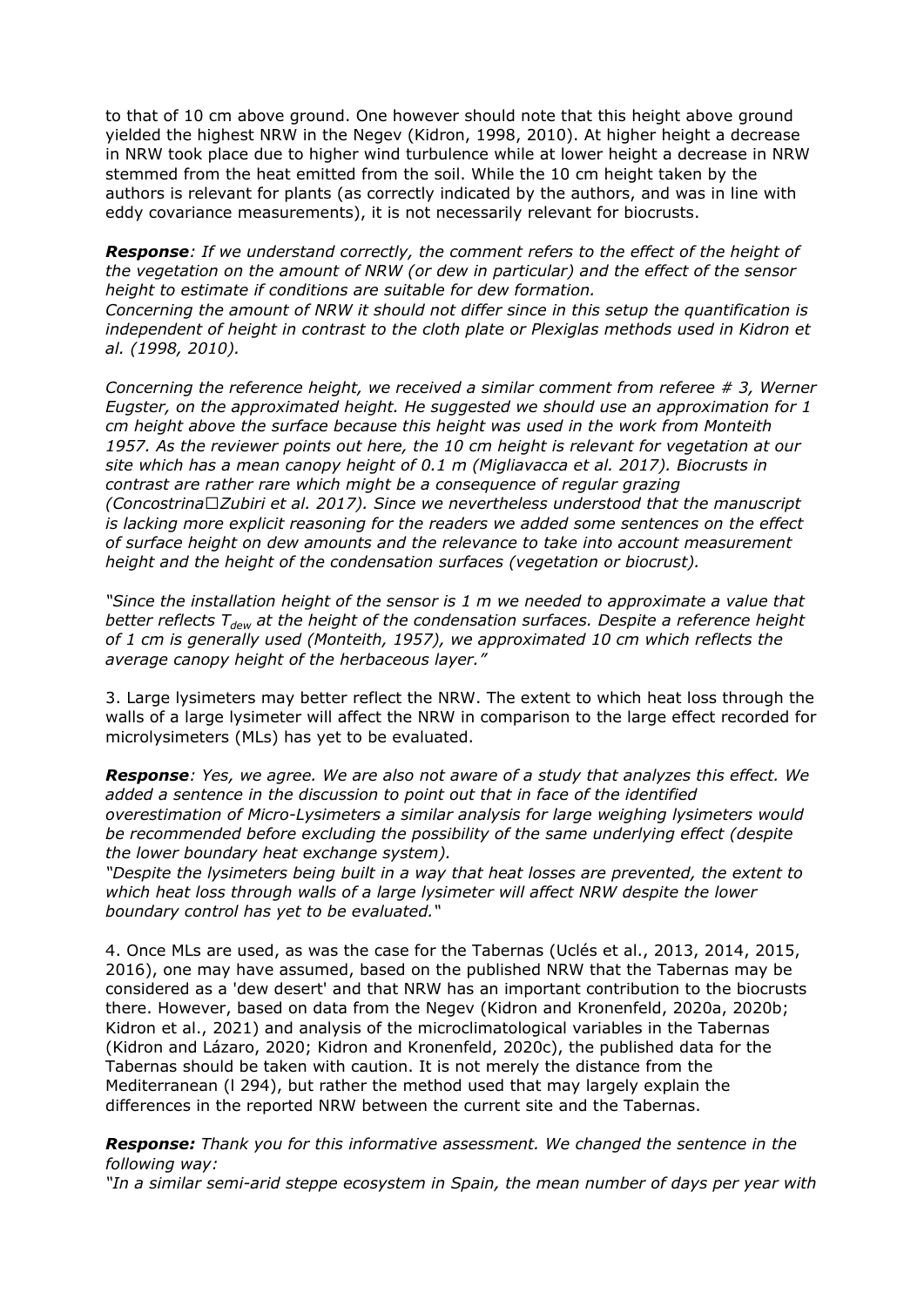*suitable conditions for dew formation was 285 days (Uclés, 2014), however, this finding is based on measurements with micro-lysimeters and might therefore overestimate the real dew formation frequency (Kidron and Kronenfeld, 2020a, b)."*

5. Certainly, while the method employed by the authors may yield relatively reliable values in comparison to other methods which use lysimeters, verification against manual measurements is necessary. I assume that in this case, vapor condensation on the plant leaves should be measured. For a comparison to other sites (including the Tabernas) where great efforts were made to evaluate the amount of NRW obtained by biocrusts, direct NRW measurements also at the surface would be helpful.

*Response: We fully agree with the reviewer that this would be most desirable and would also help identify whether the large weighing lysimeters potentially overestimate NRWI similar to Micro-lysimeters, as pointed out in comment 3. However, since the start of this analysis, the traveling regulations were forcing us to cancel several field campaigns in which such data could have been collected. Therefore, the manual sampling was unfortunately not possible to perform and included in this analysis. To point out this shortcoming of our study and that the NRW amounts should be handled carefully we extended the Discussion and the Outlook by the following sentences:*

*Discussion: "However, NRW sums often deviated between different measurement instruments and manual sampling (Kidron and Starinsky, 2019; Kidron et al., 2000). Unfortunately, quantitative validation of NRW sums was not possible in our current study."*

*Outlook: "Until a quantitative validation has been carried out for NRW from large weighing lysimeters, the measured sums should be interpreted with caution. Ideally, such validation would take the form of several campaigns with a manual sampling of soil and plants throughout the year to cover the seasonally varying NRW fluxes."*

## **References:**

Concostrina‐Zubiri, L., Molla, I., Velizarova, E., & Branquinho, C. (2017). Grazing or not grazing: implications for ecosystem services provided by biocrusts in Mediterranean cork oak woodlands. Land Degradation & Development, 28(4), 1345-1353.

Kidron, G. J., Yair, A., & Danin, A. (2000). Dew variability within a small arid drainage basin in the Negev Highlands, Israel. Quarterly Journal of the Royal Meteorological Society, 126(562), 63-80.

Kidron, G. J., & Starinsky, A. (2019). Measurements and ecological implications of non $\Box$ rainfall water in desert ecosystems—A review. Ecohydrology, 12(6), e2121. Kidron, G. J., & Lázaro, R. (2020). Are coastal deserts necessarily dew deserts? An example from the Tabernas Desert. Journal of Hydrology and Hydromechanics, 68(1), 19-27.

Kidron, G. J., & Kronenfeld, R. (2020a). Atmospheric humidity is unlikely to serve as an important water source for crustose soil lichens in the Tabernas Desert. Journal of Hydrology and Hydromechanics, 68(4), 359-367.

Kidron, G. J., & Kronenfeld, R. (2020b). Microlysimeters overestimate the amount of nonrainfall water–an experimental approach. Catena, 194, 104691.

Monteith, J. L. (1957). Dew. Quarterly Journal of the Royal Meteorological Society, 83(357), 322-341.

Perez-Priego, O., El-Madany, T. S., Migliavacca, M., Kowalski, A. S., Jung, M., Carrara, A., ... & Reichstein, M. (2017). Evaluation of eddy covariance latent heat fluxes with independent lysimeter and sapflow estimates in a Mediterranean savannah ecosystem. Agricultural and Forest Meteorology, 236, 87-99.

Uclés, O., Villagarcía, L., Moro, M. J., Canton, Y., & Domingo, F. (2014). Role of dewfall in the water balance of a semiarid coastal steppe ecosystem. Hydrological Processes, 28(4), 2271-2280.